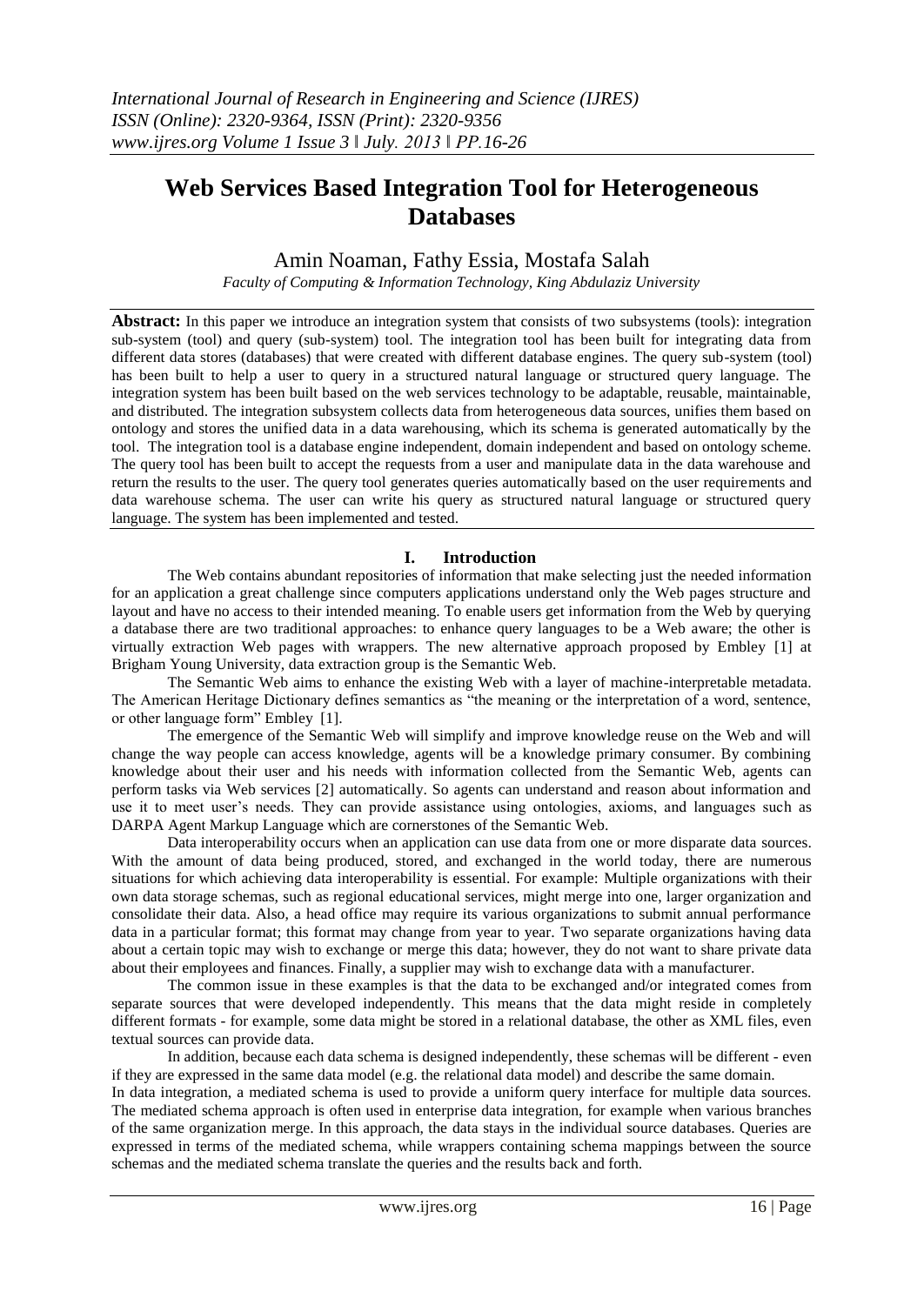Other approaches, often used in Web applications, are: peer-to-peer data integration where pairwise mappings are made directly between a number of individual data sources, and the data exchange where mapping is created between a source and a target schema with the goal of moving all of the data from the source database to the target database.

Schema mappings represent a key to achieve data interoperability. It is a precise specification of the relationships between the elements of a source schema and the elements of a target schema. This specification makes it possible to transform data from the source schema to fit into the target schema. Executable schema mappings are schema mappings that can take an instance of a source schema and reform it to meet the syntax and integrity constraints of a target schema. The source and target schemas need not be in the same format; for instance, the source database might be a relational database while the target database could be stored in XML. Executable schema mappings can be expressed in any executable language that can be used to extract data from or input data into the databases, such as SQL, XQuery.

The schema matching involves finding correspondences between pairs of individual elements of the source and target schemas. Taking as input a source schema S and a target schema T, this step outputs a multimapping which consists of pairs of correspondences between elements of S and elements of T. (Where elements, in a relational database, are the attributes of relations). The methods used for this step use clues from the labels of the schema attributes [3], the structures of the schemas [4], and occasionally lexical comparisons to words present in external taxonomies of words [5]. The most effective schema matchers LSD [6] use a hybrid of these techniques. Even the best schema matchers do not achieve 100% accuracy – for example, Doan et al. [6] reported 71% - 92% accuracy for their hybrid matcher, LSD, and noted that two specific characteristics of schemas preventing the accuracy from being higher were: ambiguity in the meaning of labels, and being unable to anticipate every type of format for the data. These deficiencies in accuracy are propagated to the next step in schema mapping creation, mapping generation.

#### **II. Related Work**

Brend Amann et al. [7], proposed ontology mediator architecture for the querying and integration of XML data sources. Cruz et al. [8] proposed mediator to providing data interoperability among different databases. Also, Philipi et al. [9] introduced architecture for ontology-driven data integration based on XML technology.

Others presented some solutions to enhance the metadata representation as in Hunter et al. [10] by combining RDF and XML schemas, and Ngmnij et al. [11] by using metadata dictionary as for solving some semantic heterogeneity.

In solving some problems in the query processing, Baoshi et al. [12] presented a query translation approach, Corby et al. [13] addressed the problem of a dedicated ontology-based query language, Saleh [14] presented a semantic framework that addresses the query mapping approach.

In E. Mena et al. [15] OBSERVER is an approach for query processing in global information system. Yingge et al. [16] presented aSDMS system which utilizes software agent and Semantic Web technologies; they addressed the problem of improving the efficiency of information management across weak data. A data warehousing approach with ontology based query facility presented by Munir et al. [17].

Finaly, Al-Ghamdi, et al, [18], developed a software system based on ontology to semantically integrate heterogeneous data sources such as XML and RDF to solve some conflicts that occur in these sources. They used agent framework based on ontology to retrieve data from distributed heterogeneous data sources. They implemented this framework using some modules and libraries of Java, Aglet, Jena and AltovaXML.

#### **High-level architecture**

# **III. The Integration System**

Figure 1 illustrates the high-level architecture of the integration system ( tools) . The figure shows that the integration system has two tools (susb-systems): query Tool and integration tool. The integration tool reads the schema of each data store and the ontology-2 information and builds data warehouse schema (structure) for those data stores. The query tool receives a structural natural language query and analyzes it based on the ontology-1 information, and builds a SQL query to retrieve the required data from the datawarehouse.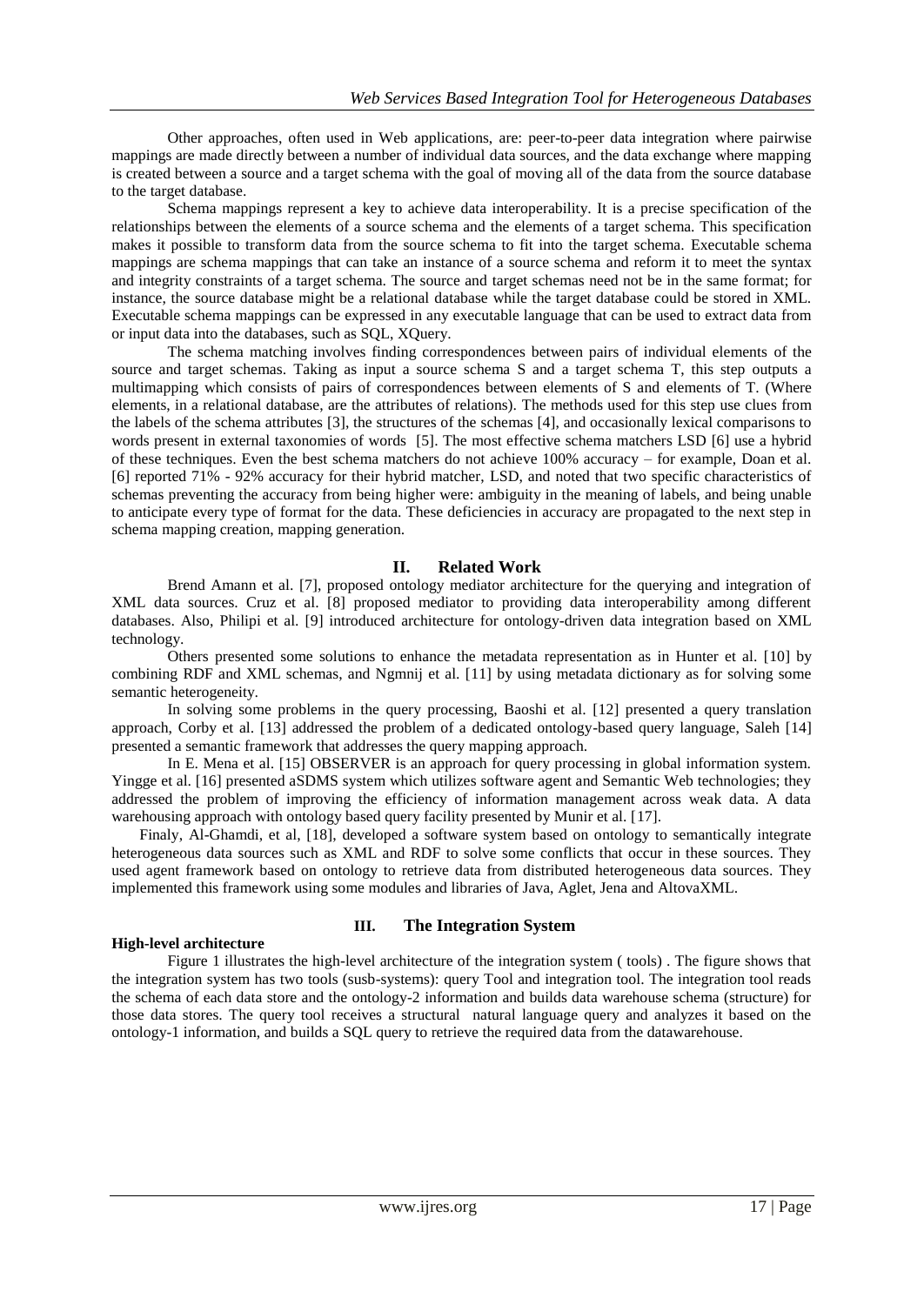

Fig. 1: High level architecture of the system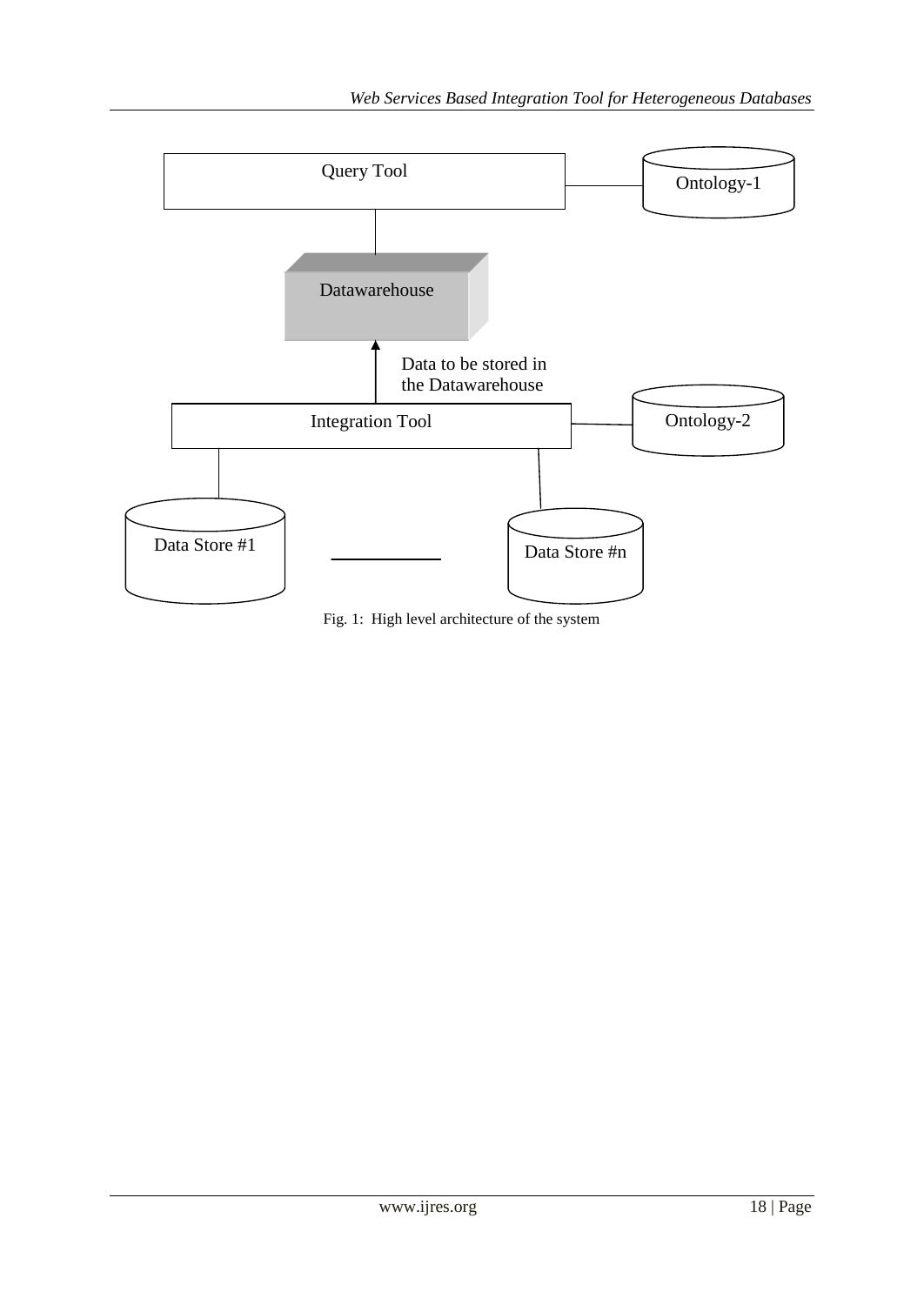

Figure 2: The integrator sub-system

### **The Architecture of the Integration System**

The system consists of two sub-systems: integration sub-system, and query sub-system as shown in figure 2. The integration-subsystem has a set of web services: retrieving web services, Gathering web service, datawarehouse schema-web-service-generator, and data integrator web service. In addition the integration subsystem contains ontology-2 that includes domain data dictionary.

In the above architecture, the retrieving web-service-1 until retrieving web-service-n retrieve the updated or new data from the Data Source-1 unit Data Source-n and return the data to Gathering web service. Each retrieving web service checks off line its corresponding data source to retrieve the updated and new data. The gathering web service receives the retrieved data from all resources and store them in Temporally-Big-datasources. This Big-data-resources has all tables of all data sources but all them are stored in the same format of a database engine. This means that gathering web service convert the retrieved tables from different formats to the format of Temporally-Big-data-sources. The ontology-2 holds the data dictionary of the application domain. The data dictionary are stored and updated by the business analyst.

Datawarehouse schema-Web-service-generator reads data dictionary from ontology-2 and structure of all tables in Temporally-Big-data-sources and produce the structure of the data warehouse and the mapping metadata of the current application that are stored in the metadata mapping table. Data integrator web service integrates the data that exist in Temporally-Big-data-sources based on metadata mapping table and stores the integrated data in the datawarehouse.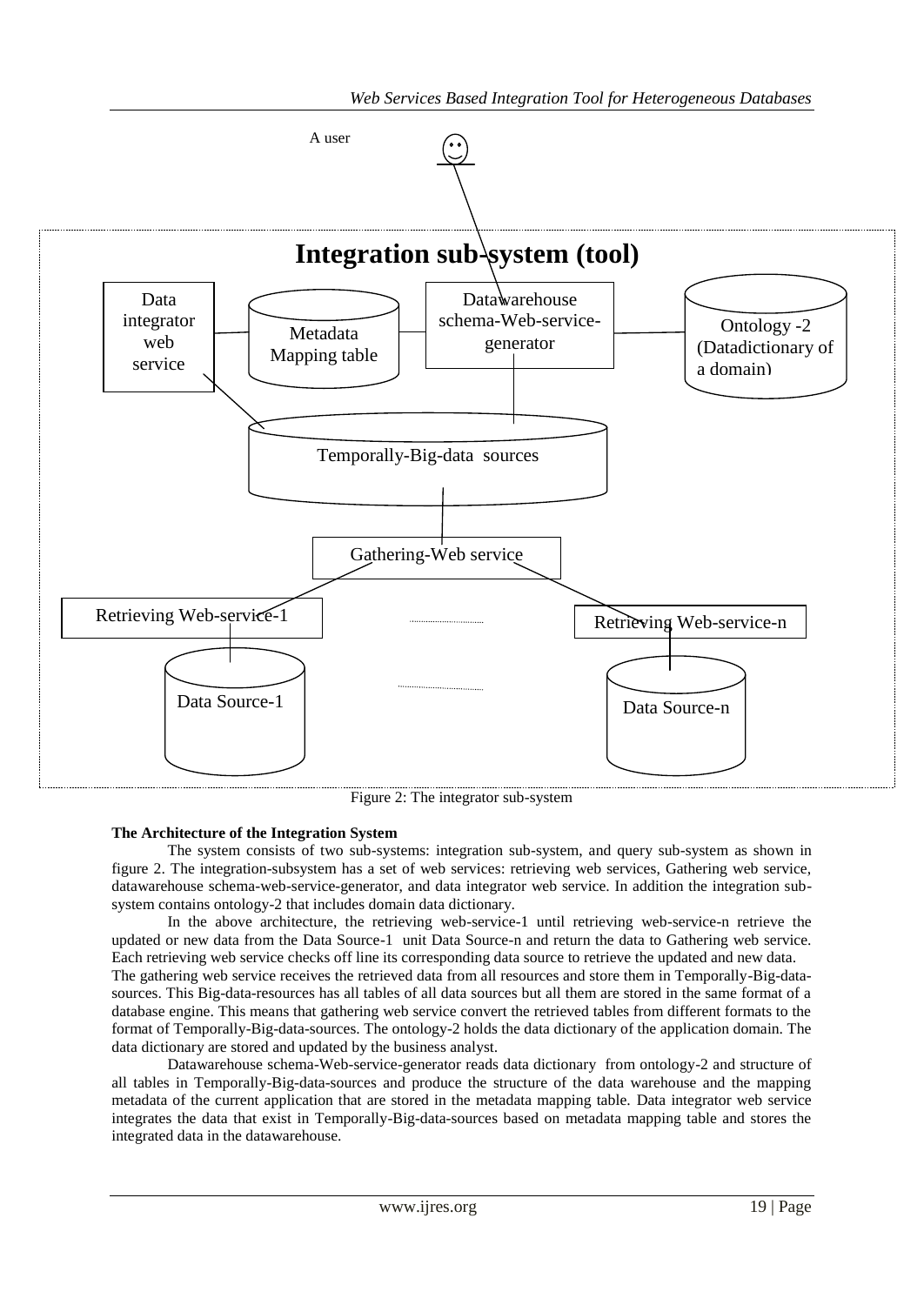The query sub-system contains a set of web services in addition to ontology-1. The web services are user interface web service, Query generator-web service, and Dataware-house web service. The user Interface Web service creates a user interface to the user where the user enters his query in formatted (has a syntax) natural language.

Query generator-web service receives the formatted query from the interface web services and based on the triples that are stored in the ontology-1 creates SQL-statement.

Data warehouse web service receives the created SQL-statement and retrieves the required data. The retrieved data is returned to the user interface web service to be displayed to the user.

The data warehouse is shared between the two sub-system and it is built automatically based on specific database engine such as SQL server or DB2 or others.

Figure 3 shows a sequence diagram for the query subsystem. The diagram illustrates the dynamic behavior of the subsystem. In the sequence diagram, the user writes the query in natural language that accepted by the method write-snl-query() that has been implemented in user interface web service.

The Generate-SQL-s (snl) message is sent by the user interface web service and received by Query generator web service that it generates SQL (structure query language statement) based on ontology-1.

The generated SQL-s is sent with the Execute(SQL-s) message that is accepted by data warehouse web service. The data warehouse web service executes the statement by retrieving data from the data warehouse. The retrieved data is sent as actual argument of the message display-results(r-data) that is received by the user interface web service to be displayed. The sequence diagram of the integration subsystem is shown in figure 4a.



Fig. 3: Sequence diagram of query tool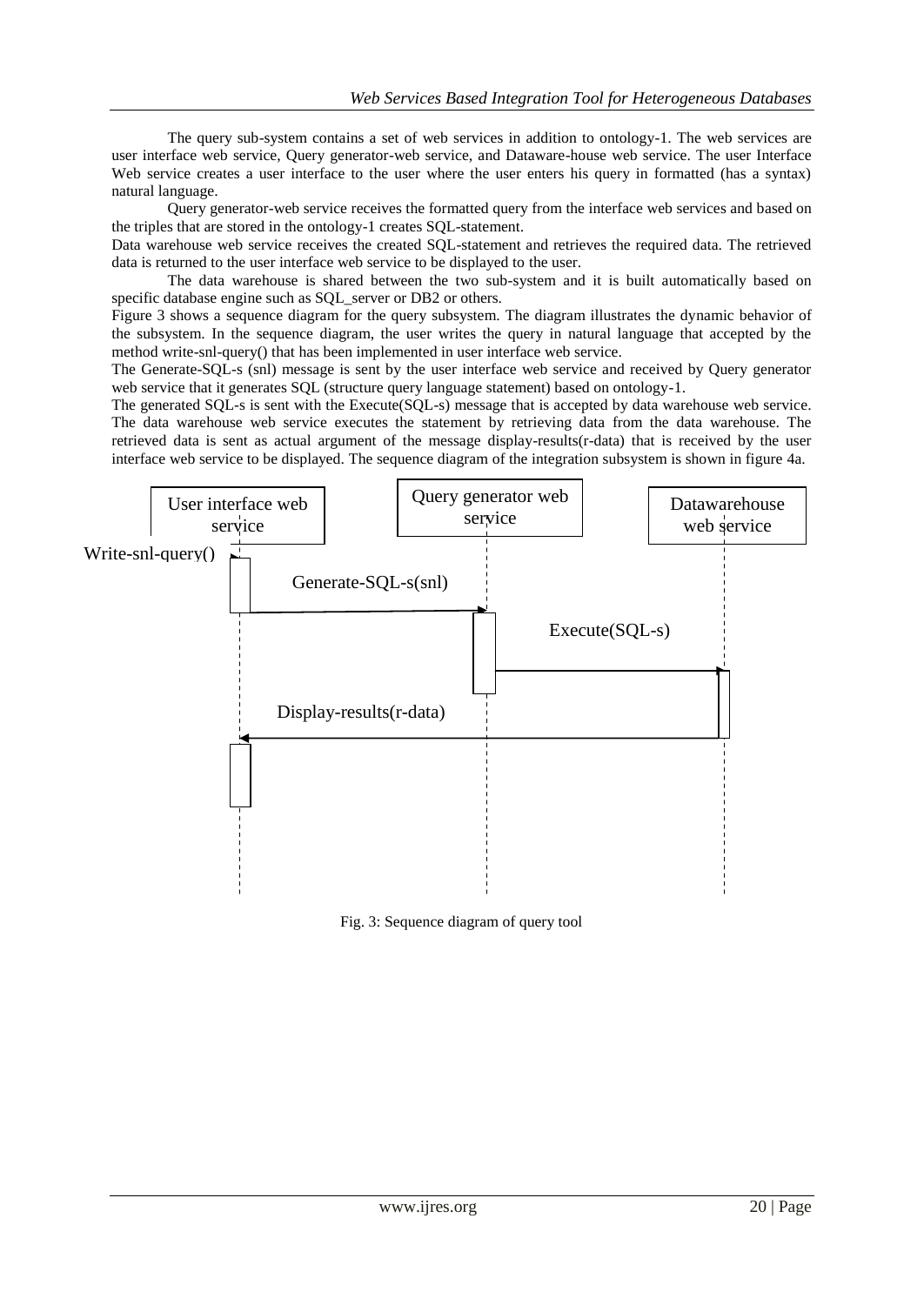

Fig. 4a: Sequence diagram of the integration tool

In sequence diagram(figure 4a), the retrieving web service checks a timer. If the timer value equals zero, then the " retrieveNewData()" method is called to retrieve all new data in data sources. The ―storeRetrieveData(data)‖ method of gathering web service receives the retrieved data to store them in the temporally-big-data sources. The data integrator web service receives "integrateDataAndStoreInDw()" to integrate the gathered data based on metadata mapping table and store them in datawarehouse.

Figure 4b illustrates the sequence diagram of building the schema of datawarehouse. In the diagram the "Datawarehouse schema-Web-service- generator" receives the message "buildDwSchema()" message to build a new datawarehouse. The "Datawarehouse schema-Web-service- generator" sends the new datawarehouse. The "Datawarehouse schema-Web-service- generator" sends the "collectSchemasOfDataStores()" message to "gathering web service" to retrieve all schemas of all data stores. Each "retrieving web service" receives the "retrieveDataStoreSchema()" message from the "gathering web service" to return the schema of its linked data store. Schemas of all data stores are returned to "Datawarehouse" schema-Web-service- generator" to read the data from ontology2 and finally creates a new datawrehouse.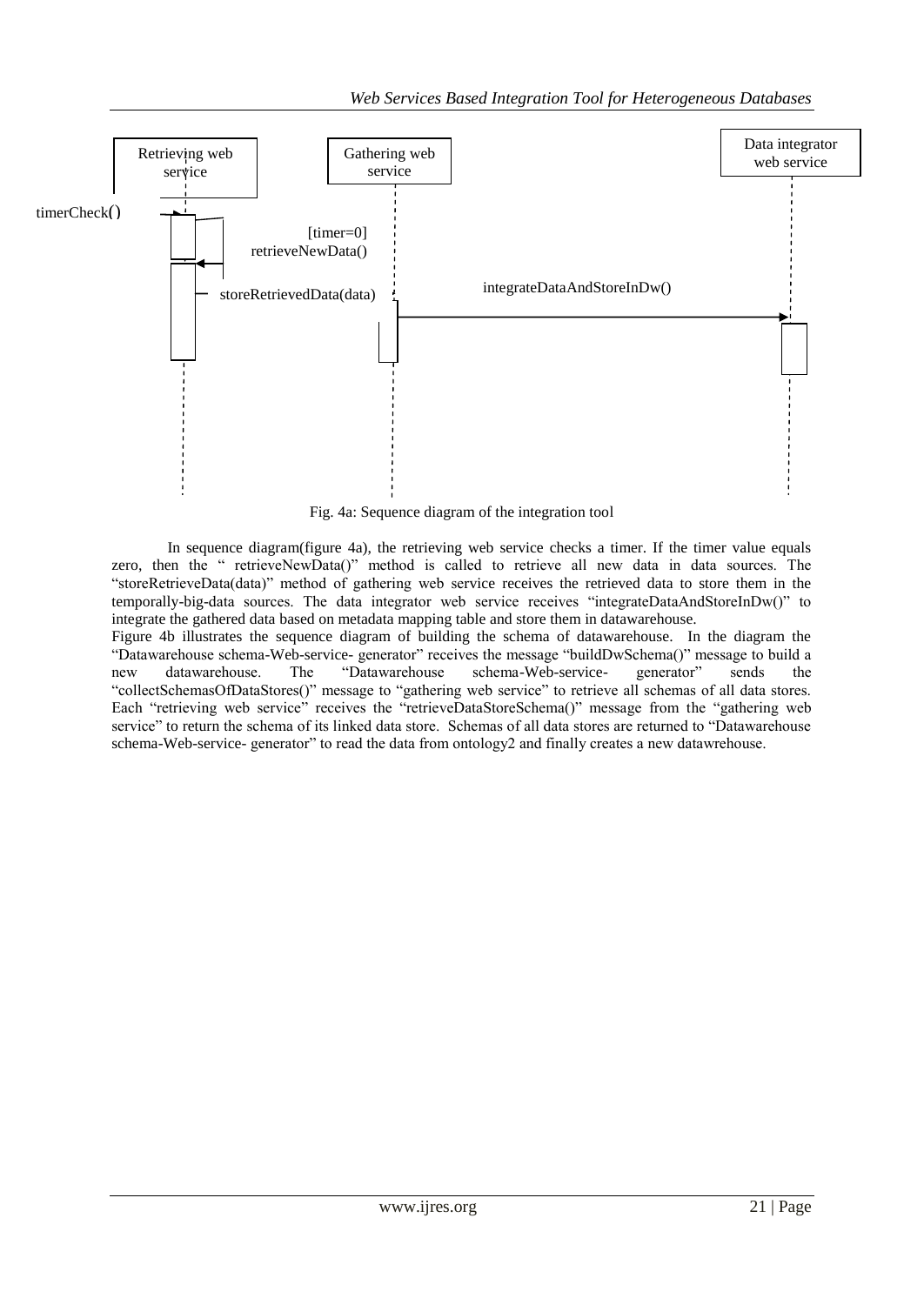*Web Services Based Integration Tool for Heterogeneous Databases*



Fig. 4b: Sequence diagram of building datawarehouse schema

# **IV. Implementation**

A prototype has been implemented using Java, and ASP.Net environment. Sun Microsystems provide Java Development Kits (JSDK) for many platforms, a standard edition and enterprise edition. The used data sources in this prototype are XML, and RDF as they are dominant in data interchange. The XML data source has the following schema structure Figure 5:

| <b>XML</b> |
|------------|
|            |
|            |
|            |
|            |
|            |
|            |
|            |

a. XML schema structure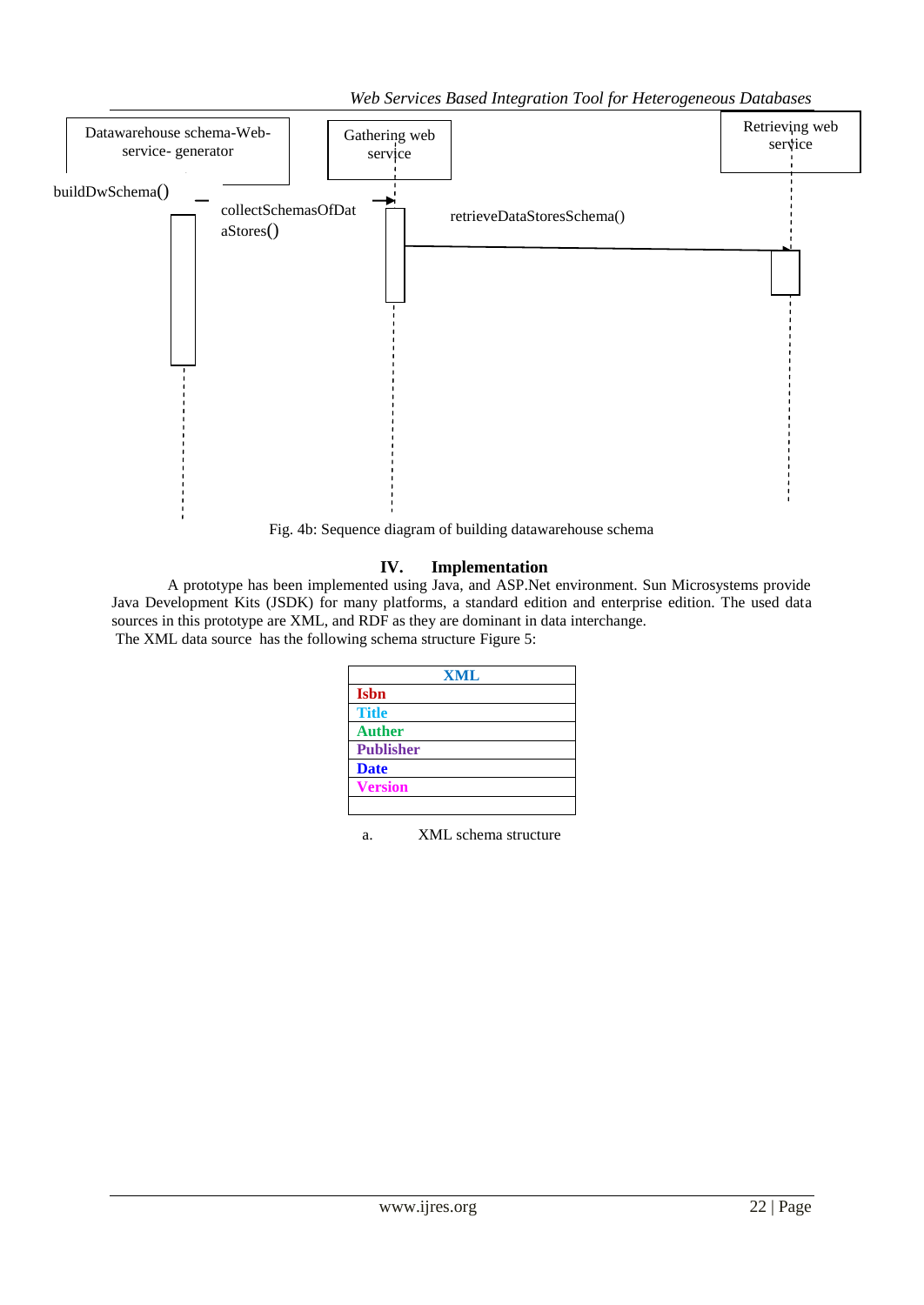| $\overline{\mathbf{z}}$<br>$\Box$ $\Box$<br>登大角<br>$\times$ Google | $\times$ 10.13.121.37<br>Google Transl<br>▼                                                  |                          | - Hotmail - sale    الباقات و التعرفات<br>Search dheck - so phase at Augstable | $\times$ d $\boxtimes$ - $\circ$ http://10.13.1<br><b>XX</b> Gudenn <sup>XX</sup> | $\frac{1}{2}$ and $\frac{1}{2}$ and $\frac{1}{2}$ |
|--------------------------------------------------------------------|----------------------------------------------------------------------------------------------|--------------------------|--------------------------------------------------------------------------------|-----------------------------------------------------------------------------------|---------------------------------------------------|
|                                                                    | <i>Integration Prototype</i>                                                                 |                          |                                                                                |                                                                                   |                                                   |
| ishn                                                               | title                                                                                        | auther                   | publisher                                                                      | version<br>date                                                                   | <b>Source</b>                                     |
| $0 - 471 -$<br>33341-7                                             | Probability and Statistics with Reliability.<br>Oueuing and Computer Science<br>Applications | Kishor S<br>Trivedi      | Wiley-Interscience<br>Publication                                              | second<br>2002<br>edition                                                         | <b>XML</b>                                        |
| $0 - 672 -$<br>31063-5                                             | Database Developer's Guide With Visual<br>Basic 6                                            | Roger<br>Jennings        | Sams Puplishing                                                                | 1999 0099432                                                                      | XML                                               |
| $0 - 07 -$<br>882231-9                                             | JAVA: The Complete Reference                                                                 | Patrick<br>Naughton      | Osborne Puplishing<br>Company                                                  |                                                                                   | <b>XML</b>                                        |
| $3 - 540 -$<br>$63411 - 8$                                         | <b>Intelligent Software Agents</b>                                                           | Walter<br><b>Brenner</b> | Springer Verlag                                                                | 1998 9814462                                                                      | <b>XML</b>                                        |
| $0 - 201 -$<br>32582-9                                             | Programming and Deplaying Java Mobile<br><b>Agent With Aglet</b>                             | Danny B.<br>Lange        | Addison-Wesley<br>Puplishing Company                                           | 1998 9820525                                                                      | <b>XML</b>                                        |
| $0 - 03 -$<br>075156-x                                             | General Chemistry With Qualitative<br>Analysis                                               | Kenneth<br>Whitten       | Saunders College<br>Puplishing                                                 | 1992 91050628                                                                     | <b>XML</b>                                        |
| $0 - 201 -$<br>11497-6                                             | The C++ Answer Book                                                                          | Tony L.<br>Hansen        | Addison-Wesley<br><b>Puplishing Company</b>                                    | 1990                                                                              | XMI.                                              |
| $0-201-$                                                           |                                                                                              |                          | Addison-Wesley                                                                 |                                                                                   |                                                   |

b- XML data sample Fig 5. XML data sources

The RDF data source has the following schema structure Figure 6:

| <b>RDF</b>        |  |  |  |
|-------------------|--|--|--|
| <b>Creator</b>    |  |  |  |
| <b>Title</b>      |  |  |  |
| <b>Identifier</b> |  |  |  |
| <b>Publisher</b>  |  |  |  |
| <b>Date</b>       |  |  |  |
|                   |  |  |  |
|                   |  |  |  |

a. RDF schema structure

| $\mathbf{x}$<br>$\Box$<br>o<br>※ ★ 命<br>$\times$ Google | $\times$ 10.13.121.37     | Google Transl<br><b>اللي الباقات و التعرفات</b><br>۰  | $Hotmail (1) - s$<br>Search Foreck - Sharene Strangfacet | $\times$ d $\boxtimes$ - $\Omega$ http://10.13.1<br>$\times$<br>$6$ advantage $\gg$ | $\frac{\text{Sign}}{\text{Eqn}}$ |  |
|---------------------------------------------------------|---------------------------|-------------------------------------------------------|----------------------------------------------------------|-------------------------------------------------------------------------------------|----------------------------------|--|
| Data Integration Prototype                              |                           |                                                       |                                                          |                                                                                     |                                  |  |
| <b><i><u>ading</u></i></b>                              | isbn                      | title                                                 | auther                                                   | publisher                                                                           | date :                           |  |
|                                                         | $-7$                      | 0-07-003909 Computer Architecture and Logic<br>Design | Thomas C<br>Bartee                                       | McGraw-Hill                                                                         | 1991                             |  |
|                                                         | $0 - 201 - 54262$<br>$-5$ | <b>Operating System Conccepts</b>                     | Peter Galvin                                             | Addison Wesley Longman                                                              | 1998                             |  |
| in XML File                                             | 0-471-82562<br>-х         | Physics                                               | Mortone<br>Sternheim                                     | John Wiley and Sons                                                                 | 1988                             |  |
| <b>KML Source File</b>                                  | 0-201-11497<br>$-6$       | The C++ Answer Book                                   | Tony L. Hansen                                           | Addison-Wesley Puplishing<br>Company                                                | 1990                             |  |
| <b>RDF Source File</b>                                  | $0-471-38-$<br>668-5      | Maple Computer Guide                                  | Edward<br>Norminton                                      | John Wiley and Sons                                                                 | 2001                             |  |
| k by isbn                                               | 0-672-31063               | Database Developer's Guide With<br>Visual Basic 6     | Roger Jennings                                           | Sams Puplishing                                                                     | 1999                             |  |
|                                                         | $0-13-52144-$<br>0        | The Language Of Medicine In<br>English<br>m.          | Martin Tiersky                                           | <b>Prentice Hall</b>                                                                | 1992                             |  |

b- RDF data sample Fig 6. RDF data sources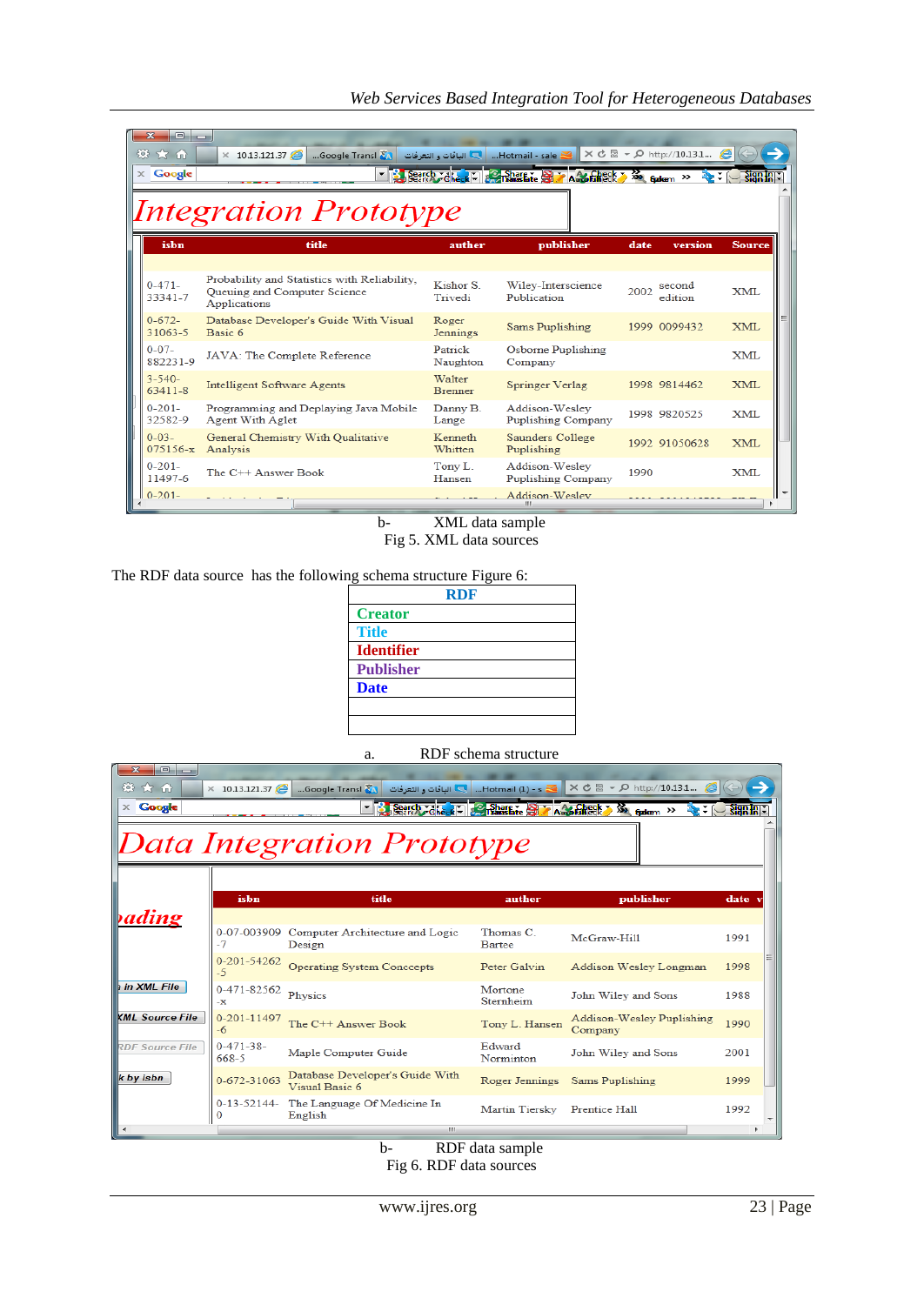After that, a unified data source is generated from all the input different sources

| <b>Unified Data Source</b> |  |  |  |
|----------------------------|--|--|--|
| isbn                       |  |  |  |
| title                      |  |  |  |
| auther                     |  |  |  |
| publisher                  |  |  |  |
| date                       |  |  |  |
| version                    |  |  |  |
| <b>Source</b>              |  |  |  |

a. The unified Schema structure

| $\Box$<br>※ ★ 命<br><b>Google</b><br>x. | o<br>$\times$ 10.13.121.37<br>Google Transl                                                  |                          | الباقات والتعرفات Hotmail (1) $\leq$<br>Jeanch Check   Charge Share 2 / Aug Engel X So Gadem >> |      | × ♂ 図 ▼ Q http://10.13.1 ● | $\frac{1}{2}$ and $\frac{1}{2}$ |
|----------------------------------------|----------------------------------------------------------------------------------------------|--------------------------|-------------------------------------------------------------------------------------------------|------|----------------------------|---------------------------------|
|                                        | <b>Integration Prototype</b>                                                                 |                          |                                                                                                 |      |                            |                                 |
| isbn                                   | title                                                                                        | auther                   | publisher                                                                                       | date | version                    | <b>Source</b>                   |
| $0-471-$<br>33341-7                    | Probability and Statistics with Reliability,<br>Queuing and Computer Science<br>Applications | Kishor S<br>Trivedi      | Wiley-Interscience<br>Publication                                                               | 2002 | second<br>edition          | <b>XML</b>                      |
| $0 - 672 -$<br>31063-5                 | Database Developer's Guide With Visual<br>Basic 6                                            | Roger<br>Jennings        | Sams Puplishing                                                                                 |      | 1999 0099432               | <b>XML</b>                      |
| $0 - 07 -$<br>882231-9                 | JAVA: The Complete Reference                                                                 | Patrick<br>Naughton      | Osborne Puplishing<br>Company                                                                   |      |                            | <b>XML</b>                      |
| $3 - 540 -$<br>63411-8                 | Intelligent Software Agents                                                                  | Walter<br><b>Brenner</b> | Springer Verlag                                                                                 |      | 1998 9814462               | <b>XML</b>                      |
| $0 - 201 -$<br>32582-9                 | Programming and Deplaying Java Mobile<br><b>Agent With Aglet</b>                             | Danny B.<br>Lange        | Addison-Wesley<br>Puplishing Company                                                            |      | 1998 9820525               | <b>XML</b>                      |
| $0 - 03 -$<br>075156-x                 | General Chemistry With Qualitative<br>Analysis                                               | Kenneth<br>Whitten       | Saunders College<br>Puplishing                                                                  |      | 1992 91050628              | XML                             |
| $0 - 201 -$<br>11497-6                 | The C++ Answer Book                                                                          | Tony L.<br>Hansen        | Addison-Wesley<br>Puplishing Company                                                            | 1990 |                            | XML                             |
| $0-201-$                               |                                                                                              |                          | Addison-Wesley                                                                                  |      |                            |                                 |

b- Unified data sample

Fig 7. Unified data source

Then, we can request information from the unified data source based in certain information item. For example, we can query book information based on it ISBN as in Figure 8.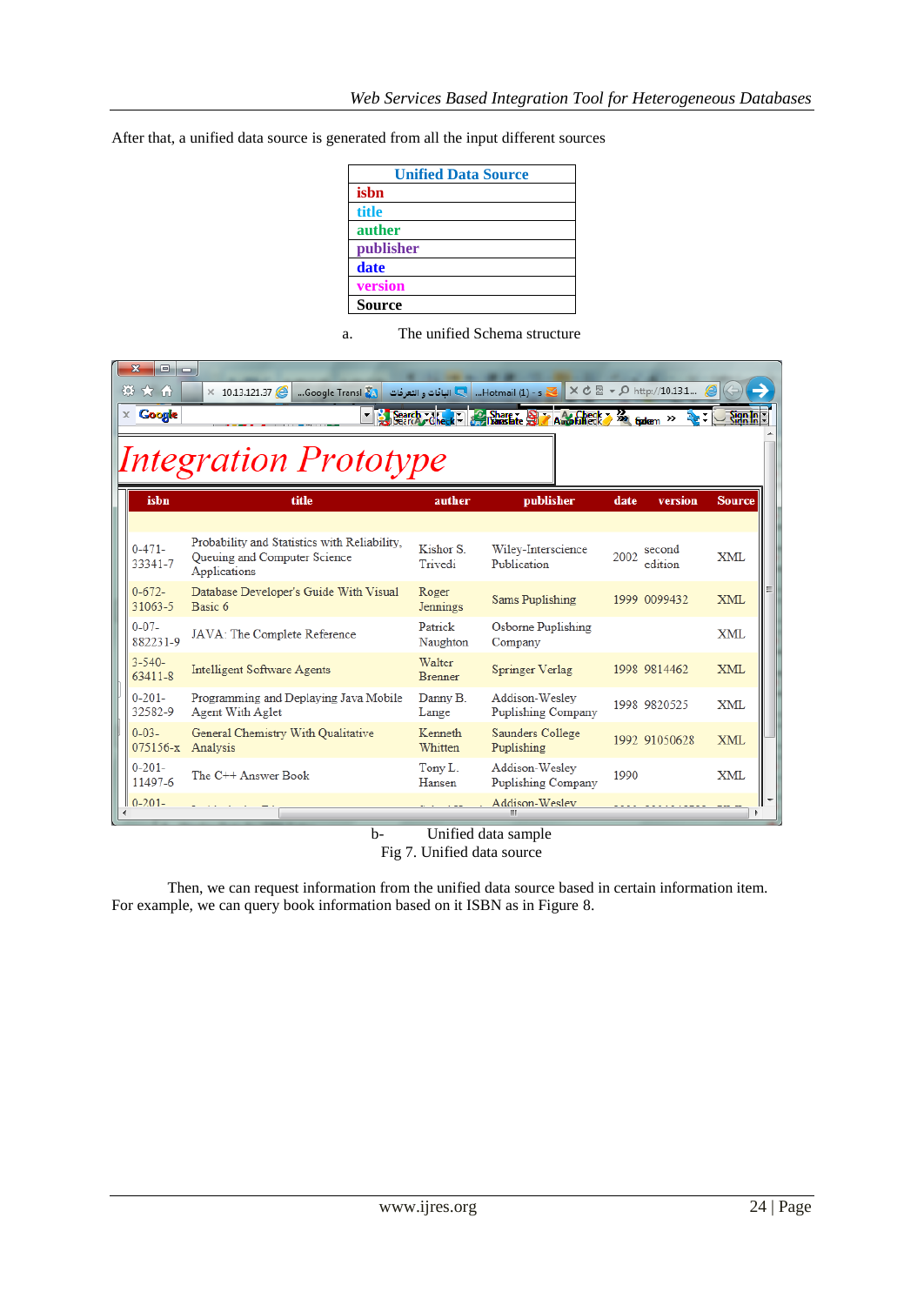| $\Box$<br>x<br>發大价<br>× 10.13.121.37 A → D http://10.13.1 و Hotmail (2) - s <   X + O http://10.13.1 و Hotmail (2) - s <   X + O http://10.13.1<br>$\times$ Google<br>Search Che, 57 Share & Share Ashare & Share & Son Gadem >><br>- 13 | Sign in<br>rit.     |
|------------------------------------------------------------------------------------------------------------------------------------------------------------------------------------------------------------------------------------------|---------------------|
| 0-07-882231-9<br><b>ISBN</b><br>Search<br>isbn<br>title<br>auther<br>publisher                                                                                                                                                           | date version source |
| 0-07-882231-9 JAVA: The Complete Reference Patrick Naughton Osborne Puplishing Company                                                                                                                                                   | <b>XML</b>          |
|                                                                                                                                                                                                                                          |                     |
| $\mathbf{m}$                                                                                                                                                                                                                             |                     |

Fig. 8 : Querying the unified data source based on book ISBN

## **V. Conclusion**

In this research we have built an integration system that collects data from different data sources that were generated by different database engines. Also, the system helps users to request data using structured natural language or structured query language. The system consists of two subsystems (tools): integration sub-system (tool) and query (sub-system) tool; the integration system has been built based on the web services technology.

The integration tool has been built as a multi web services for integrating data from different data stores (databases) that were created with different database engines; there is a retrieving web-service for each engine. The integration sub-system (tool) creates the schema of the data warehouse automatically based on domain ontology that is associated with the tool. This means that the time of building data warehouse is reduced and the performance of the application totally is increased.

The query sub-system (tool) has been built to help a user to query in a structured natural language or structured query language. The query sub-system uses local ontology that is associated with the system to understand the structured natural language query and concerted into SQL to retrieve the results from the data warehouse.

The system has been implemented, tested. The system has many advantages: a database engine independent, domain independent, and smart system because it is based on ontology scheme.

Our system also has good attributes: adaptable, reusable, and distribution. The system is adaptable because it can be used with any distributed system (platform or distributed system independent). It is reusable because its web services can be used in building similar tools without recompilation. The system is distributed means that its web services can be deployed on different machines in different locations. The system satisfy two non-functional requirements: scalability and performance. Scalability means that the system can serve any number of users without scarifying the performance. This is because the web services can be deployed on another machines to reduce the load on the existing machines.

### **References**

- [1] David W. Embley. "Toward Semantic Understanding—an Approach Based on Information Extraction Ontologies". In proceedings of the Fifteenth Australasian Database Conference (ADC'04), USA 2004.
- [2] Andreas Heß, Nicholas Kushmerick. "Learning to Attach Semantic Metadata to Web Services". International Semantic Web Conference 2003.